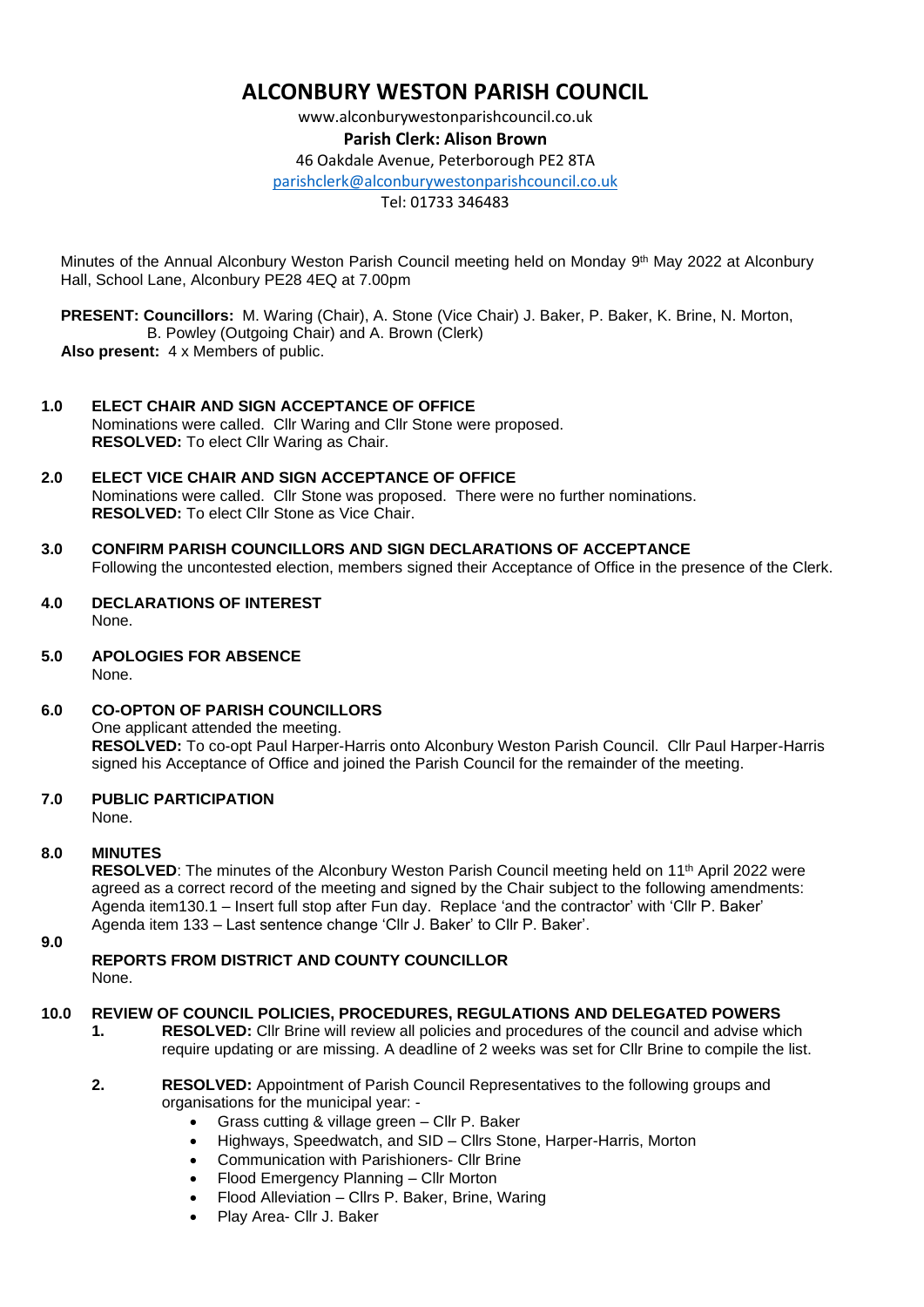- Parish Paths, Trees, Benches Cllrs Harper-Harris, Morton
- Planning Cllr Harper-Harris
- Woolley Hill Wind Farm Grant Body Liaison Cllr Stone
- Alconbury Weald Liaison Cllr Brine
- Planters' maintenance Cllr Waring
- Parish Council IT systems Cllr Morton
- Fibre Broadband Cllr Waring
- Wildflower meadows Cllr Harper-Harris, Stone

Cllr M. Waring will create a template 'job specification' for each responsibility which councillors will complete. This will benefit councillors when taking over the roles in the future.

#### **11.0 REPORTS FROM REPRESENTATIVES**

- **1.** Grass cutting and village green Cllr P. Baker confirmed that the grass schedule can be adjusted for the Jubilee party on the village green organised by resident Mr Mark Mobius. Cllr J. Baker reported that the party is in the early stages of planning and that Mr Mobius had applied for a Temporary Event's Notice (TEN's) from Huntingdonshire District Council for the event, however there would be no road closures. Mr Mobius has asked Cllr J. Baker to lend him the Parish Council large games (Connect 4 and Jenga) which were donated to the Parish Council by Alconbury Weald developers. There will be a marquee on the village green and we understand that Dan Maynard will provide electric for the event.
- **2.** Highways, Speedwatch and SID Cllr Stone will provide dates of the next Speedwatch sessions. More Speedwatch volunteers are required. Cllr Stone will contact the Speedwatch Co-ordinator to arrange the relevant training for any new volunteers which come forward. The SID is to be moved to Vinegar Hill.
- **3.** Communication with parishioners **RESOLVED:** Cllr Brine will update residents via social media with details of the new Parish Council and clarify as to why the Parish Council is not organising any events for the Jubilee weekend. Cllr Brine will also update the noticeboard. Suggested communications for future discussions – Parish Council Facebook page, councillor surgeries, Parish Council stall at Fun Day.
- 4. Flood alleviation (including TABFG report) TABFG AGM 10<sup>th</sup> May 2022, all residents are encouraged to attend. **RESOLVED:** The Parish Council agreed that TABFG need to confirm that the TABFG is working on behalf of Parish Councils.
- **5.** Flood Emergency Planning No update.
- **6.** Play Area It was noted that regular inspections of the play area are required.
- **7.** Parish Paths and Trees **RESOLVED:** Cllr Stone will purchase a Queen's Canopy commemorative plaque and a small additional plaque bearing the name of the Parish Council for the tree which she has already purchased. The tree will be planted on the village green during the Fun Day. A budget of £60.00 was agreed for the plaque purchase.
- **8**. Planning Clerk to provide all councillors with details of CAPALC planning training.
- **9.** Woolley Hill Wind Farm Grant Body Liaison **RESOLVED:** That Councillors will put forward grant ideas to the next Parish Council meeting to improve the community as a whole.
- **10.** Planter's maintenance **RESOLVED:** Cllrs Brine and Waring will purchase and organize planting of, red, white and blue flowers for the planters to commemorate the Queen's Platinum Jubilee. The existing volunteers will be contacted and asked if they wish to continue maintaining the planters.
- **11.** Parish Council IT systems **RESOLVED:** Cllr Morton will obtain costs for upgrading to Microsoft Office 365, improvements to the website and Parish Council laptop.
- **12.** Fibre Broadband **RESOLVED:** Cllr Waring will investigate when Open Reach will provide FTTP broadband to Alconbury Weston.
- **13.** Wildflower meadows Cllr Stone reported that she had tried to create a wildflower area around the memorial without success. **RESOLVED**: Cllr Harper-Harris will ask the grass cutting contractor to stop cutting grass in this area and Cllr Stone to arrange signage to inform residents not to cut the grass in this area. Cllr Harper-Harris to investigate a wild flower area on the triangle next to the ford on High Street.